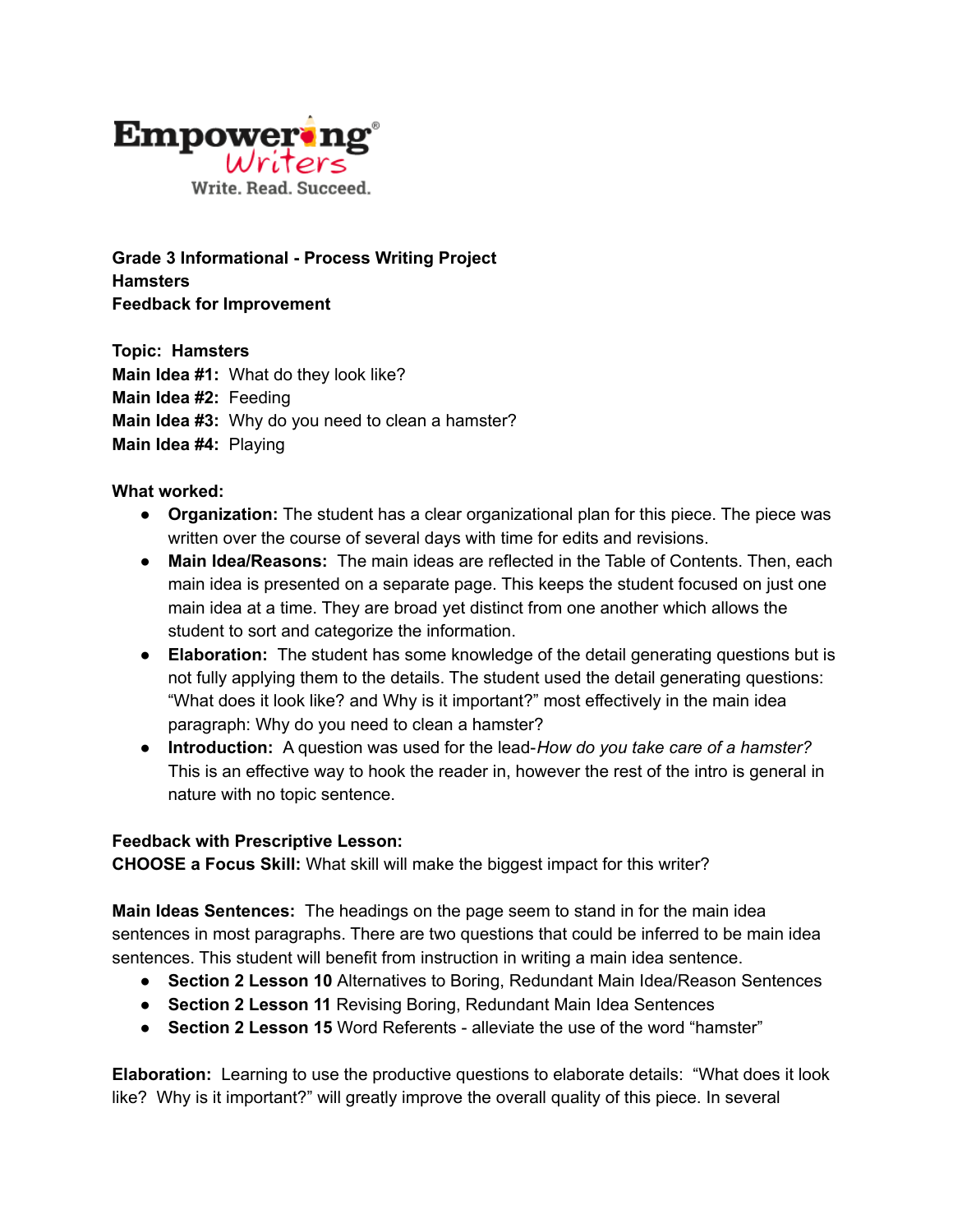paragraphs the author uses "What does it look like?" but doesn't go on to explain why it's important. Instruction in this section will greatly improve the writing.

**● Section 3 Lessons 1-11**

**Introductions:** This piece needs a strong lead and an effective topic sentence that names the specific main ideas in the author's prewriting plan.

- **● Section 5 Lesson 1** Identifying Different Types of Leads and Recognizing Topic Sentences
- **● Section 5 Lesson 2** Recognizing Main Ideas/Main Reasons in Topic Sentences
- **● Section 5 Lesson 3** Writing an Effective Lead Using a Question
- **● Section 5 Lesson 4** Writing an Effective Lead Using Three Techniques

**Conclusions:** This student needs to write a strong conclusion paragraph that includes a restatement of the topic and main ideas using word variety to remind the reader what they learned in this informative piece.

- **● Section 5 Lesson 8** Recognizing Definitive Language for Strong Conclusions
- **● Section 5 Lesson 9** Writing Conclusions

**Grammar and Mechanics:** The writing had several grammar mistakes. **Lessons from Editing, Revising and More for Grade 3** would be a great tool for addressing some of the grammatical errors.

This student understands the purpose for writing information. There is a clear organization to the writing, the main ideas are distinct from one another and can certainly umbrella a number of details. Once this student learns to elaborate fully on the details, this writer will easily pick up on writing an effective introduction and conclusion.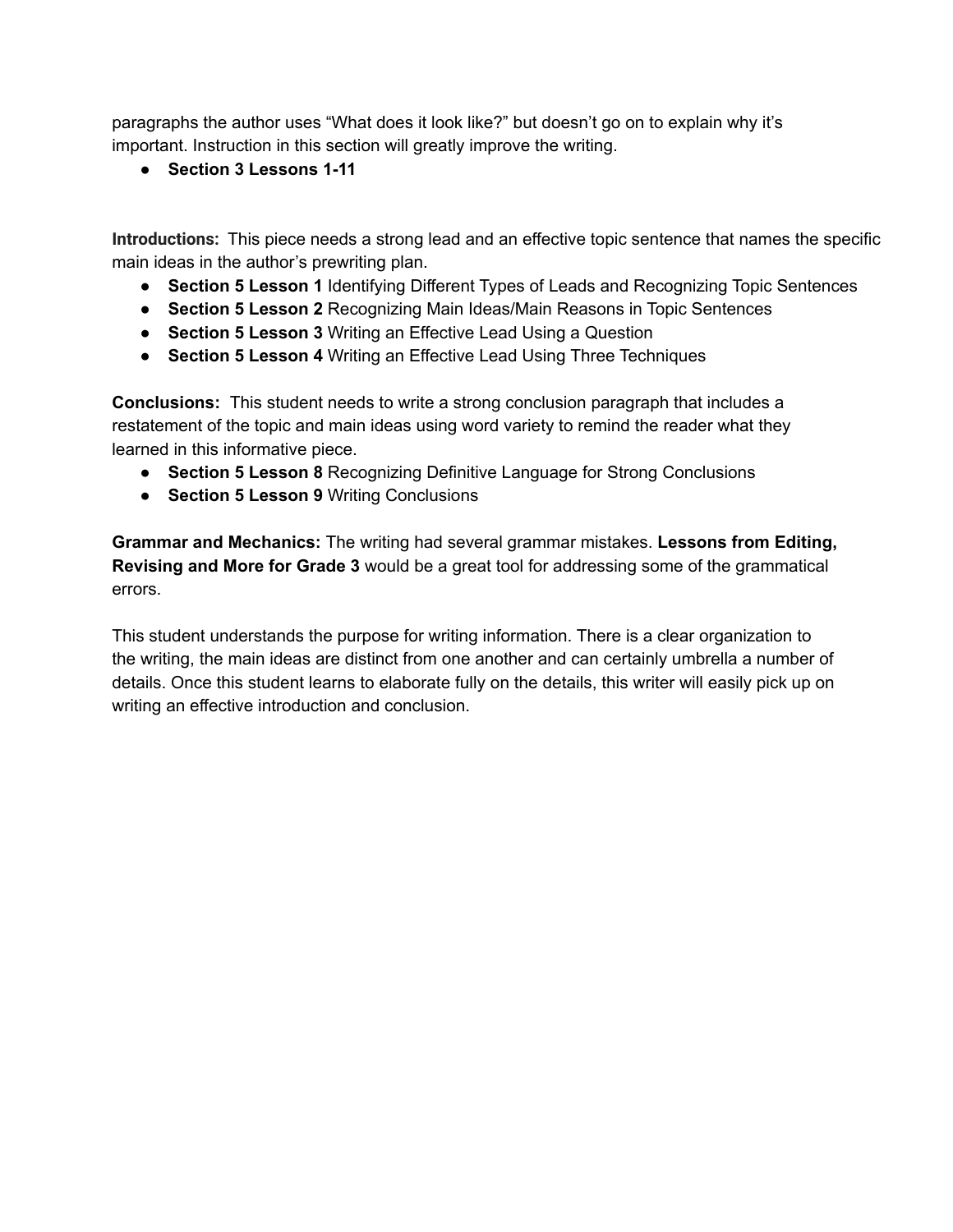$How$  to take care of your hamster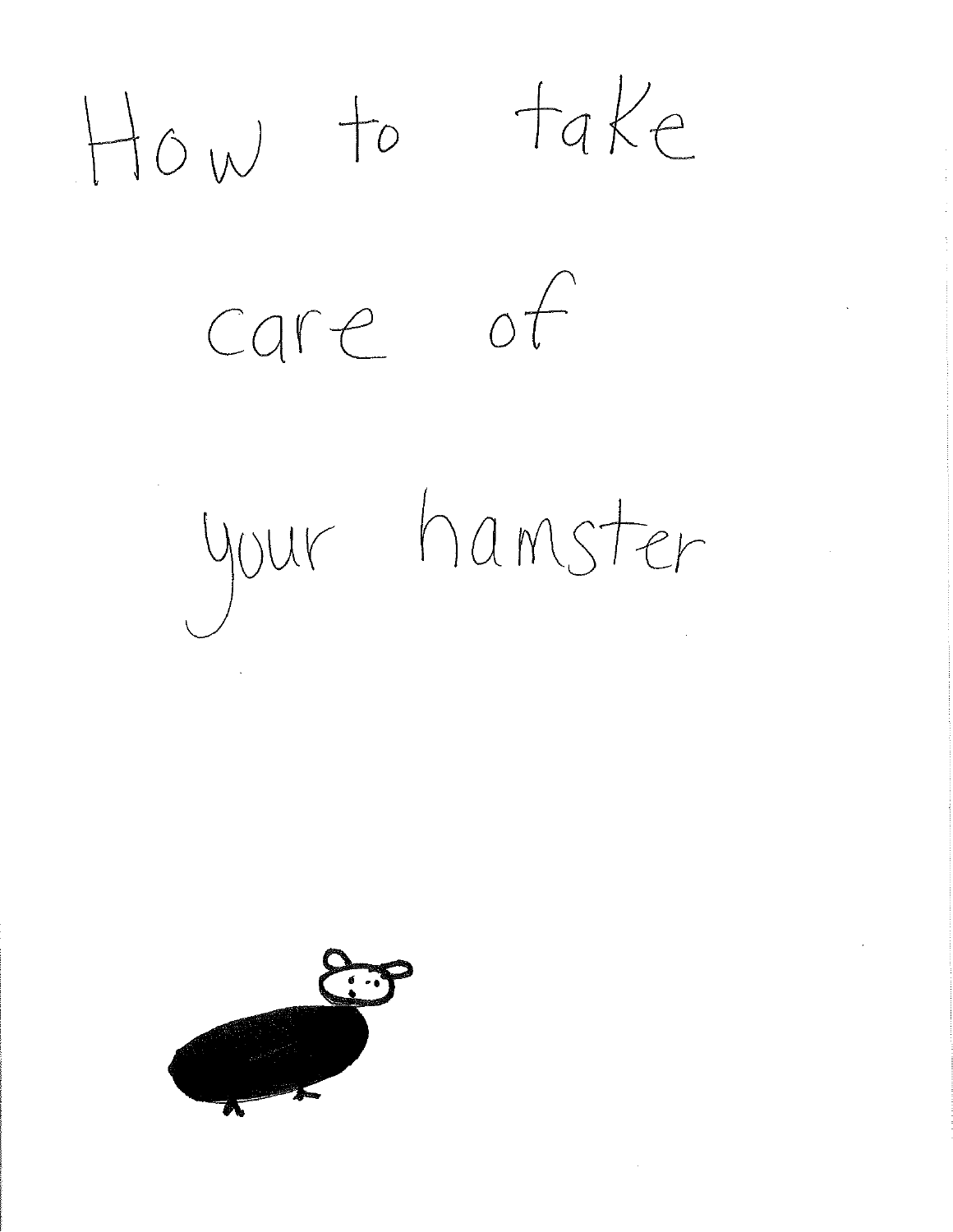## Hamsters



Table of Contents

Introduction What do they look like? Feeding Why do you need to clean a hamster? Playing

Your main ideas<br>are distinct from one another!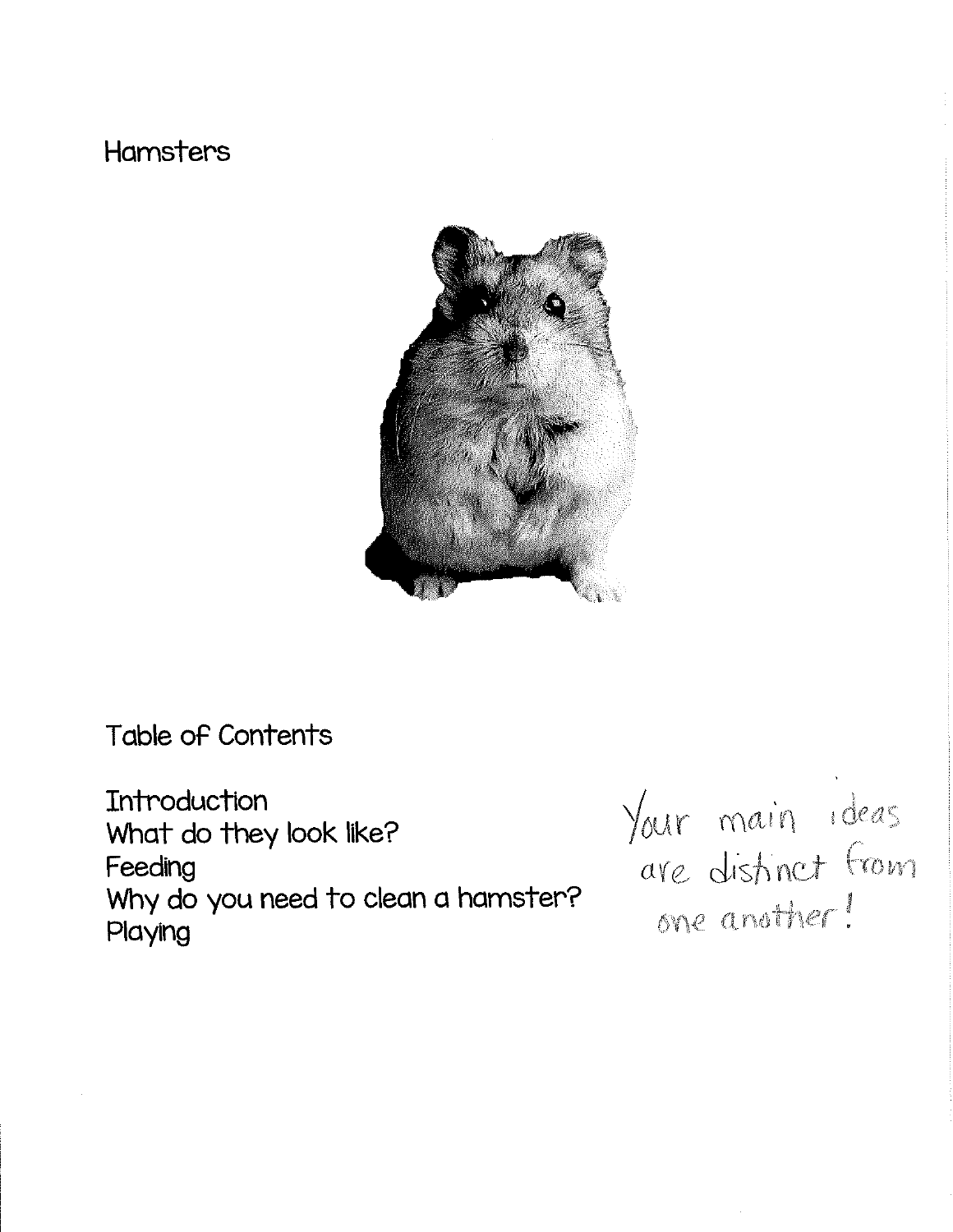Introduction

read four nous the reader they!

How do you take care of a hamster? A hamster is an easy thing to take care of. Like bathing or  $\mathcal{V}_{0}$ u need to feeding. It is very easy once you read this book. work on



win ting a topic sentente that names the main ideas so the reader Knows what they'll be learning about

The word "hamster" is used oute a lot in this "book" Can you think of any word referents to use instead?

| Adjectives       | Vouns<br><b>Fescal granges of the commental department of the</b> |
|------------------|-------------------------------------------------------------------|
| Small            | anninal                                                           |
| fluffq           | creature                                                          |
| adorable         | pct                                                               |
| pint-sized       | companion                                                         |
| $nh$ all $\{u\}$ | manmal                                                            |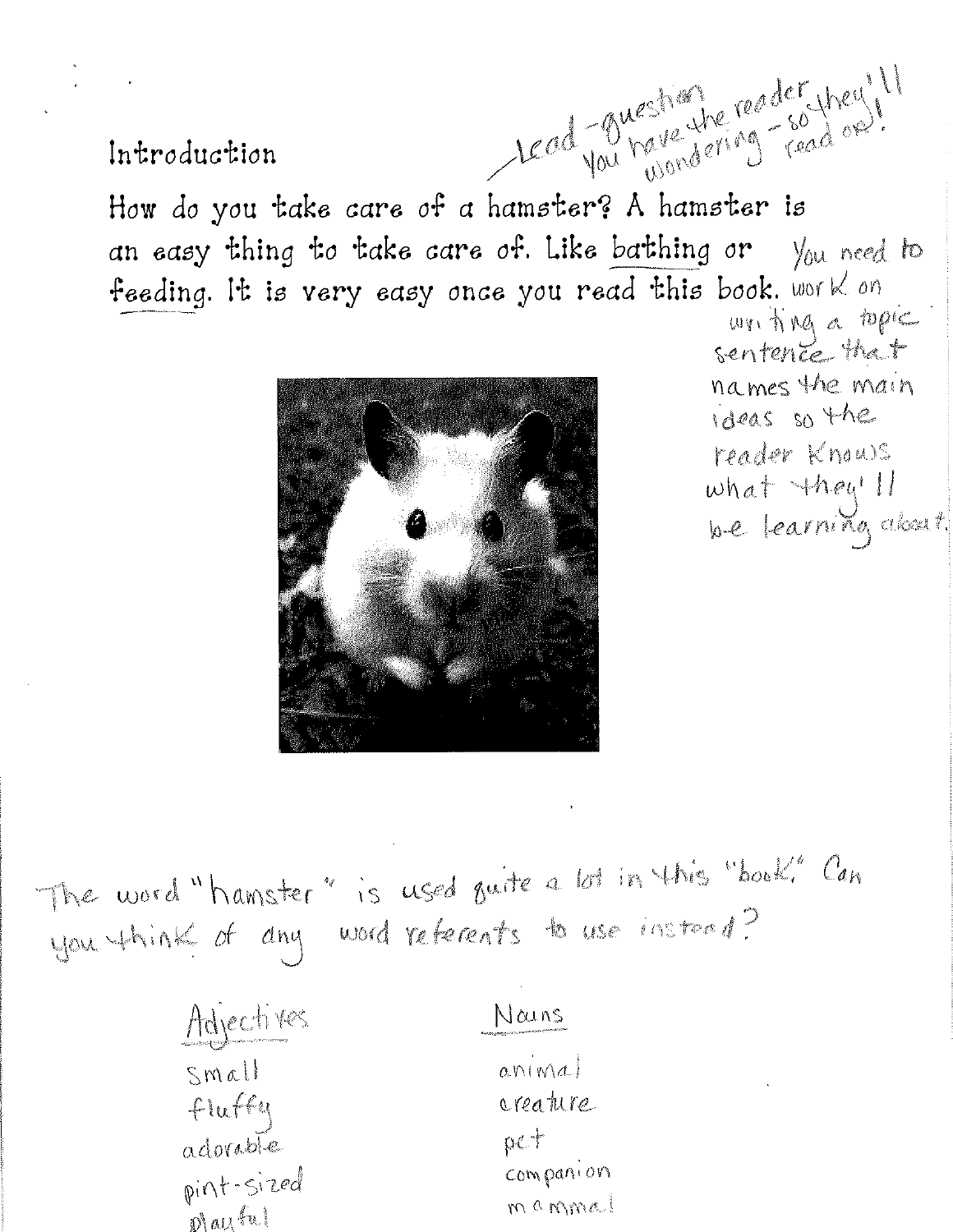**VALLEY** 

**MORALE** 

What do they look like? Thain Idea is a<br>They look like? They look like? They look like the softest blanket in the world.  $m^3$  for Hamsters can be white tan brown or black, they can be big or small. Their eyes are like big bouncy balls. Their whiskers feel like flexible sticks. There ERIC AMER Traget Hant? tail looks like a little toe on their bottoms. Their feet feel like little bear claws, they have little feet like hen but much smaller. Their teeth look like  $\frac{w_{n+1}}{w_{0k}}$ mini chopsticks and they are for munching up their ways it important? food.

ain tare is a Breaking

Sa Ba  $2733$ 

You answered the detail gene ratin questions effectively in this sentence.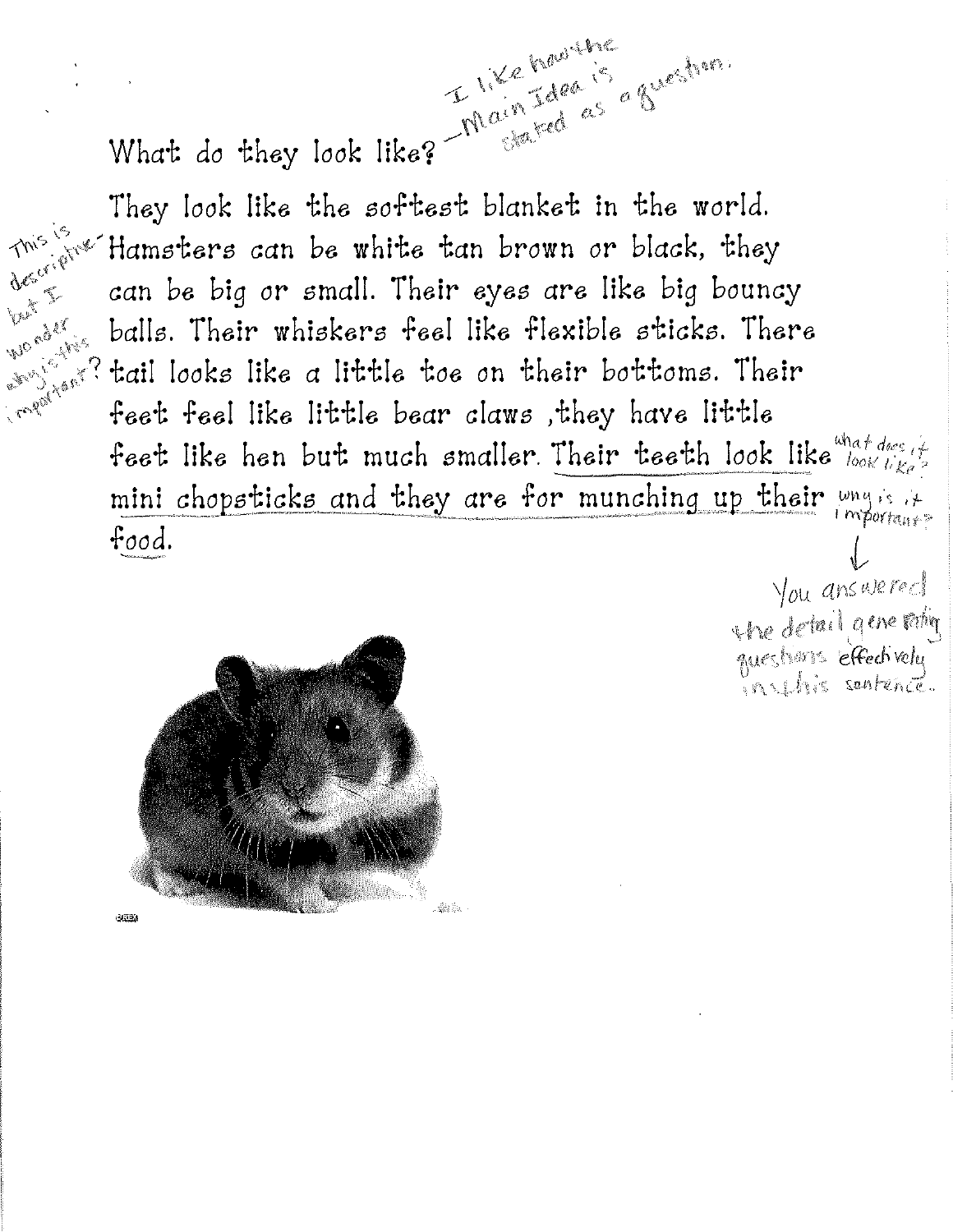Feeding - Heading<br>Feeding - Can you write a main ideasentence or this paragraph? Hamsters will eat fruits, berries, vegetables, and the normal hamster food from the store. If you pet a hamster while they are eating they will snap why? at you. Hamsters eat with their paws and then nibble down. Sometimes they store their food in their cheek pouches. What does it look like when they store food in



Possible Sentence Starters:

| These small areatures need. | mathematic control and complete the control of the second con- |
|-----------------------------|----------------------------------------------------------------|
| How do you                  |                                                                |
| It is interesting to learn  |                                                                |
|                             | Did you Know                                                   |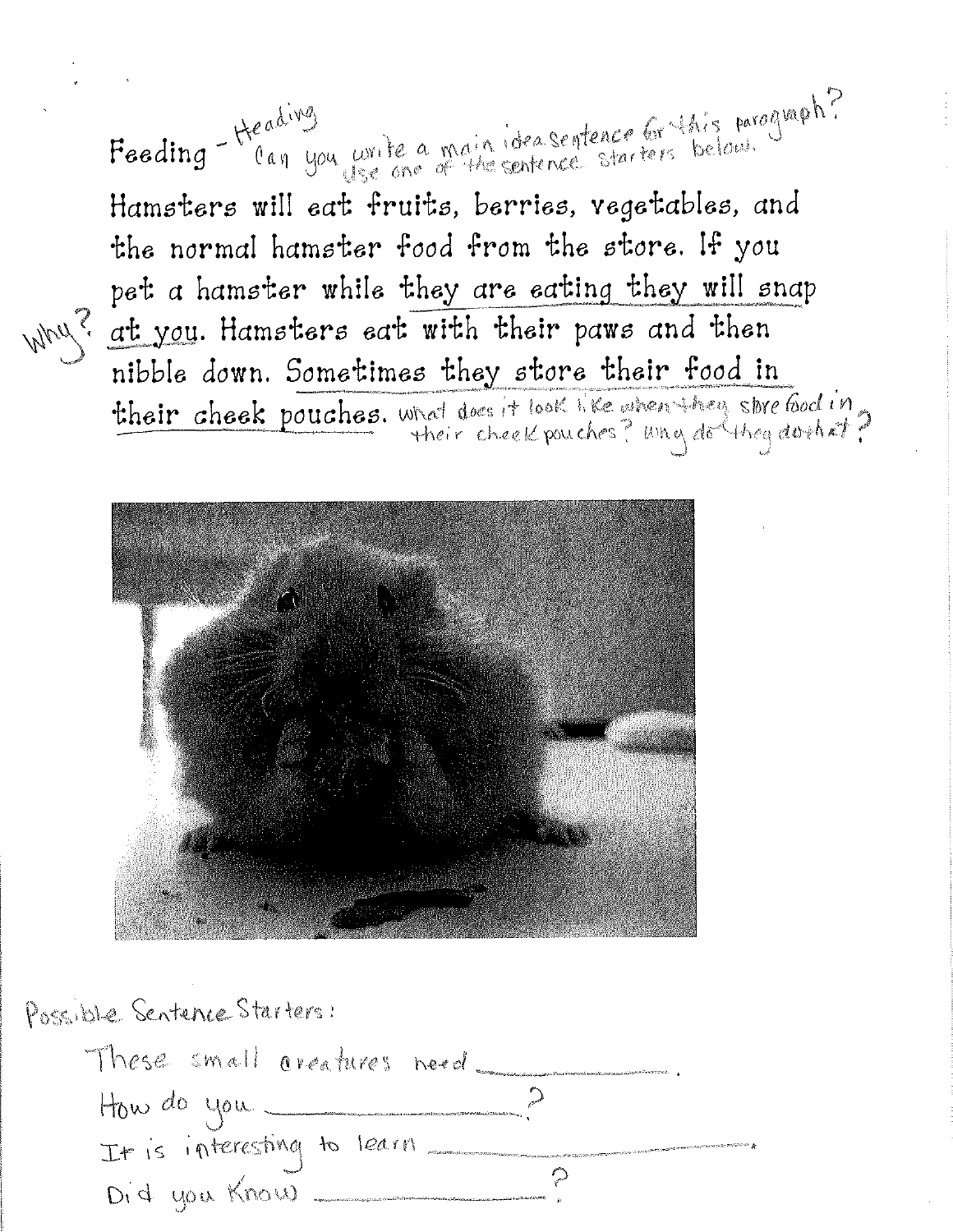Why do you need to clean a hamster? Sated as a guestion get very stinky, they can get as stinky as a skunk. Vou used Make sure the container is tall so the hamster we detail geneating doesn't get out. You need to first put the soap nere Wice on them and then you wash them with warm WAIK @ running water. Watch out for their eyes !! Once the hamster is clean then you need to clean the cage. Take out everything like the wheel, climbing tube if they have one, the feeding bowl, and the bedding. Take the top part off and put the bottom part aside. Once you do that you need to get some dish soap and scrub all around the cylinders. Clean out the bottom and scrub out the poo. IF they don't have any food they will eat You answered their poo if you don't clean it well. They won't  $-1ka$ Dela<sup>1</sup> care. Make sure to clean the food bowl so the food Generativa is nice and clean. When everything is all clean put Questions the cage back together, add clean shavings and new bedding. Be sure to put the hamster back in the cage and snap down the top so the hamster doesn't get out.

Good job an iting a

stated as a guestion.